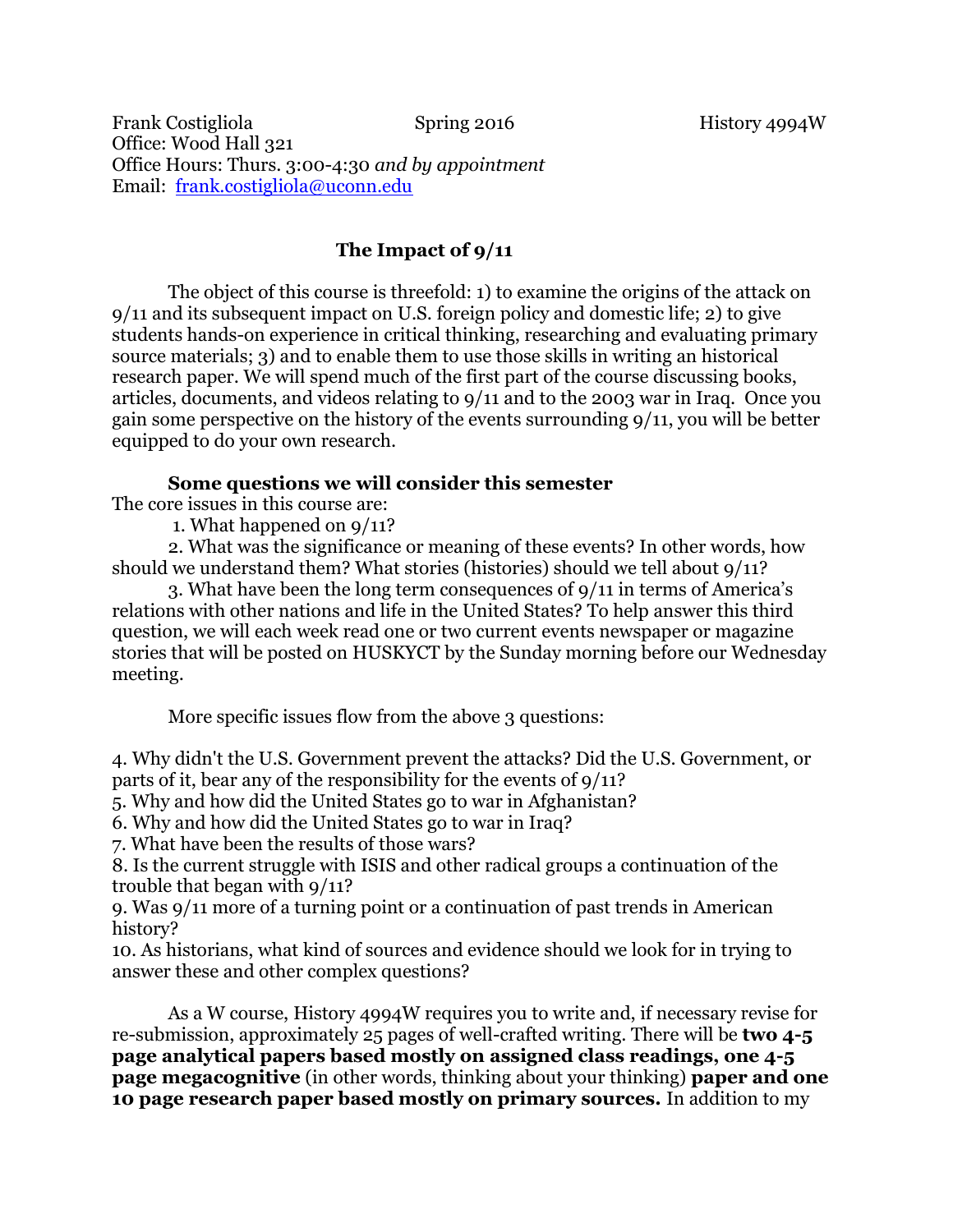reading your papers, we will engage in peer review. Evaluation of your papers will focus on the clarity of the argument, the substantive analysis, the quality of the prose, the extent of the research, and the accuracy of the footnotes and bibliography. Use the Rampolla book as a handy resource to look up the correct (Turabian, also called University of Chicago) style for footnotes and bibliography and for tips on how to do research and organize your paper. *You will be responsible for using the correct style for footnotes and bibliography. The style is not complicated, but you have to pay close attention to details of capitalization, punctuation, etc. Please ask questions in class or in an email to me if you are unsure about these technical matters. Proofread all your written work. Your grade will suffer if your work has misspellings and incorrect grammar.*

Discussion is central to this course. I expect that you will come to class prepared to exchange ideas about the books, articles, documents, and other material you will be reading and viewing. You should evaluate the degree to which authors do a good job assessing the evidence available to them. You will also need to probe their basic assumptions and predispositions. How plausible is this author and her/his arguments?

The following books are available at the university bookstore:

- 1. Terry Anderson, *Bush's Wars*
- 1. George W. Bush, *Decision Points*
- 2. Steven Strasser (ed.), *The 9/11 Investigations*
- 3. Mary Linn Rampolla, *Pocket Guide to Writing in History*

### **The Work in This Course**

- 1. Do the historical and the newspaper current events readings and *bring* them with you to class. Bring the Rampolla reference book to every class meeting.
- 2. Post a two paragraph comment on the reading on the HUSKYCT site for Hist 4994W. **Your post is due by 10 am on the day of class.** There will be a separate Discussion thread for each week of the semester, starting with 27 January. Feel free to comment also on the posts of other students. Your post should show that you have done the reading and can evaluate it. Evaluation means figuring out the perspective of the writer, how the reading compares with other things you have read, and specifying what about the reading seems confusing or excessively biased.
- 3. Starting the first day of the course and most weeks until March 23, you will in class write a "metacognitive" entry in your personal journal for the course. These metacognitive entries are more personal than your online posts. Metacognition means awareness and understanding of one's own thought processes. In each metacognitive entry you should reflect on how the week's reading, viewing, or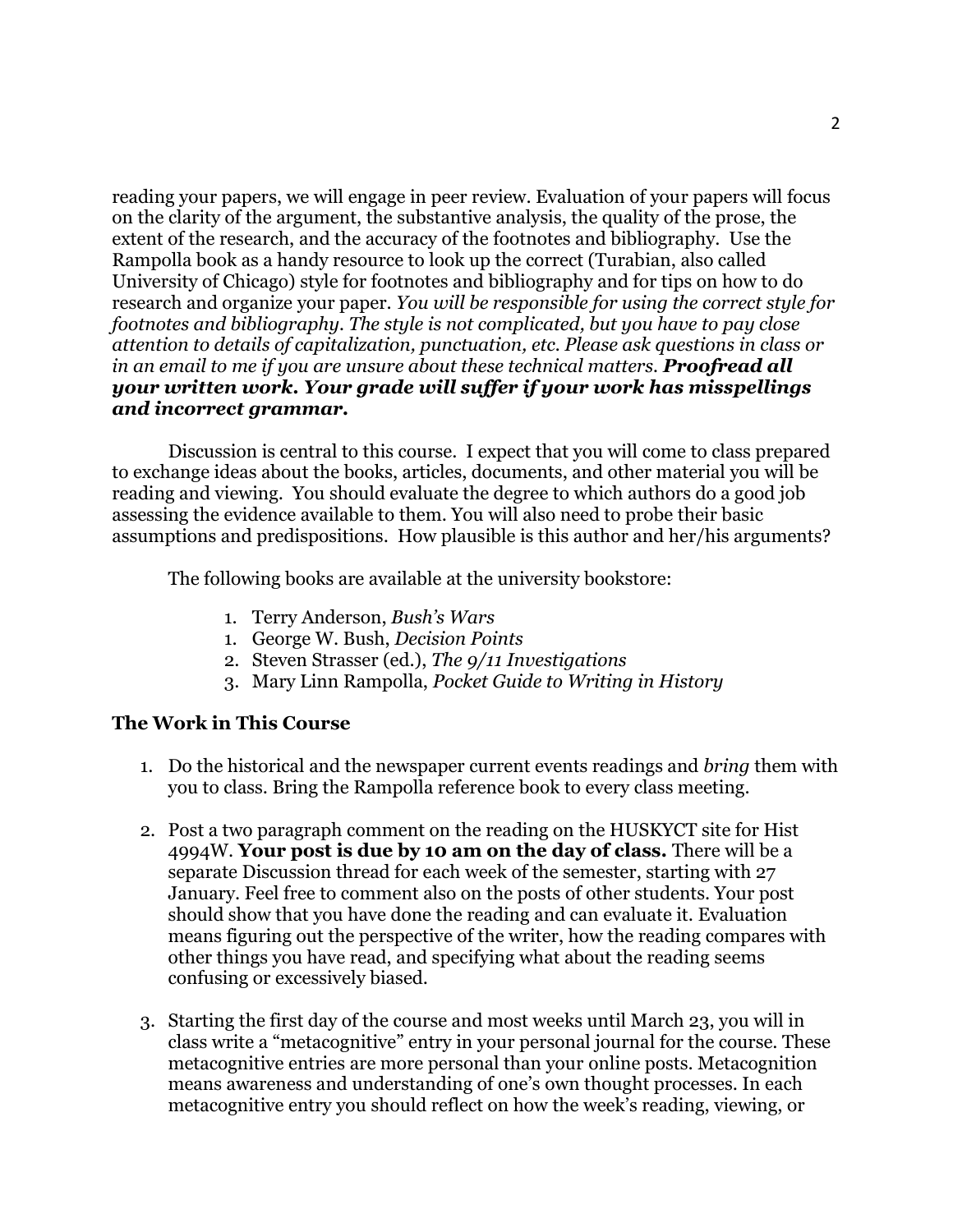discussion affected (or did not affect) your thinking about the 3 core questions of the course. [To repeat, the 3 core questions are: What happened on 9/11? How should we understand those events? What are the long term consequences of 9/11?] Are you now more convinced in your opinions about these 3 issues, less convinced, or more confused? Specify which evidence affected your thinking. [Note: Not being sure of how you think and feel about a complex issue is the sign of an open mind!] Keep these metacognitive entries on your computer or in your notebook. You will use them as the basis for a 4-5 page paper due on April 6.

 4. – 4-5 page paper #1 on 9/11, due for peer review on February 17 and then in revised, final form on February 24. (See description below at February 17 entry).

– a 2-page outline of your 10-page research paper, due on March 2

 – 4-5 page paper #2 on either the war in Afghanistan or the war in Iraq, due on March 30. (See description below at March 30 entry.)

– 4-5 page metacognitive paper due on April 6

 – 10 page research paper, based mostly on primary resources due for peer review on April 20 and then in revised, final form on April 27

#### **Computer Policy**

While computers and other digital devices are essential for our work in this course, they can short circuit the community and focus that are also crucial to a seminar. Therefore, the default policy is that your computers and other devices should be closed and not on your desk. When we need to do something involving digital devices, I will ask you to take them out.

#### C**ourse Semester Schedule**

Wednesday, January 20 Introduction

Wednesday, January 27 Due: ch. 1-3 in *9/11 Commission Report* available online at <http://www.9-11commission.gov/report/911Report.pdf>

Wednesday, February 3 Due: Bush, *Decision Points*, ch. 1, 5, 6, 7, 8 Also: Appendix D in Strasser, *9/11 Investigations* -The President's Daily Intelligence Briefing for Aug 6, 2001

Wednesday, February 10 Due: Strasser, *9/11 Investigations*, 170-238

Wednesday, February 17 **Due for peer review: 4-5 page paper #1.** Historians will long debate whether the Bush administration did all it could before September 11, 2001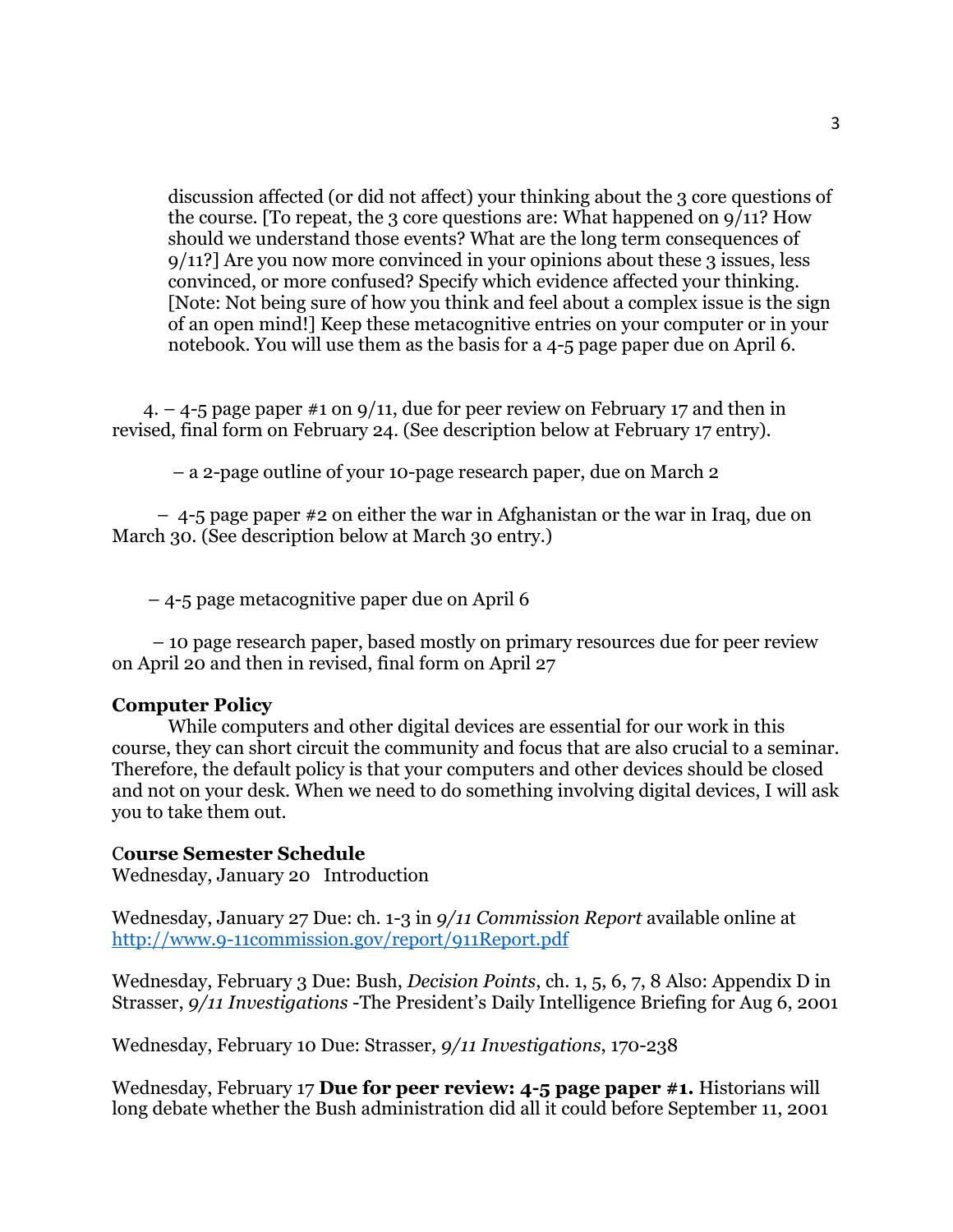to head off a terrorist attack on U.S. soil. Read carefully the testimony of Samuel Berger, Richard Clarke, Richard Armitage, and Condoleeza Rice on pp. 170-238 of Steven Strasser (ed.), *The 9/11 Investigations*. Compare their accounts with President's Bush's memoir, *the 9/11 Commission Report*, and President Bush's speeches to the nation on September 11, 2001 and on September 20, 2001. How do you judge the effectiveness of the Bush administration as a whole? What are the points of disagreement in the testimony of Clarke and Rice? Which official(s) seem more convincing? Cite specific points from the hearing testimony and from the other sources.

Wednesday, February 24 **Due: revised 4-5 page paper #1**. Library tour with Jennifer Snow.

Wednesday, March 2 **Due: 2-Page statement of your research paper topic.** Describe your thesis, your plan for researching the topic, and which particular sources you intend to use. The more specific you are, the better advice I will be able to give you about how to proceed.

Read Osama bin Laden on why he ordered the 9/11 attacks http://www.aljazeera.com/archive/2004/11/200849163336457223.html

Wednesday, March 9 Anderson, *Bush's Wars*, 3-92.

Wednesday, March 23 Anderson's *Bush's Wars*, 93-240

Wednesday, March 30 No class. Individual meetings to discuss your research paper **Due: 4-5 page paper #2**. Choose either the war in Afghanistan or the war in Iraq. Compare the arguments in *Bush's Wars* with primary source evidence from, for example, the President George W. Bush White House website, the National Security Archive website, the Donald Rumsfeld website, or the British websites. To make this paper manageable, you will have to choose a relatively narrow topic.

Wednesday, April 6 No class. Individual meetings to discuss your research paper **Due: 4-5 page metacognitive paper**. Review the metacognitive journal entries you have made since the beginning of the semester. Write a paper discussing how your ideas have changed, stayed the same, or become more confused or torn.

Wednesday, April 13 Discuss current events regarding ISIS, etc. Reading listed on HUSKYCT

Wednesday, April 20 **Due: 10 page research paper** for peer review

Wednesday, April 27 **Due: Final Research paper** Wrap up discussion: What is the meaning and what have been the consequences of  $9/11?$